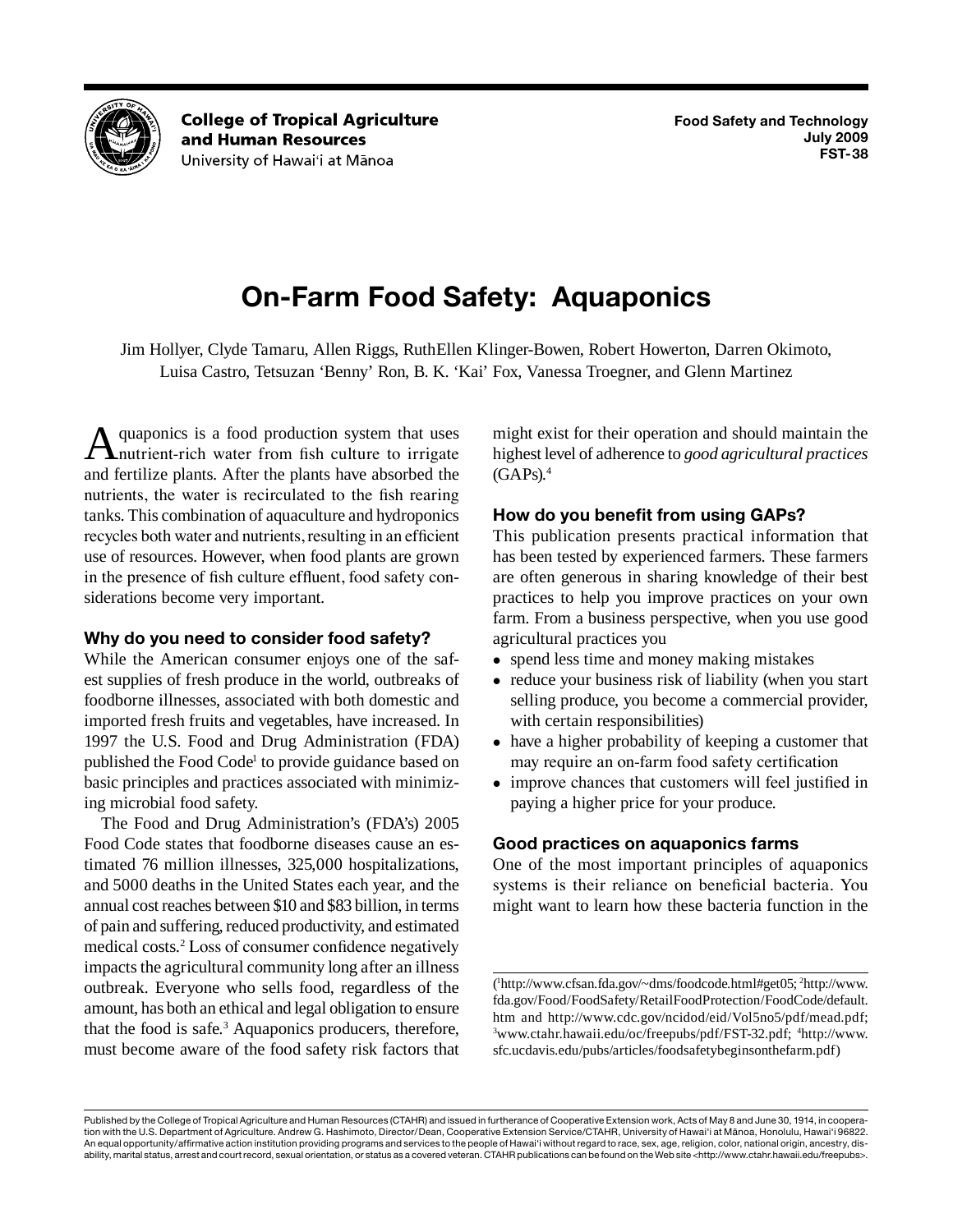conversion of ammonia to nitrate via the nitrogen cycle.<sup>5</sup> Unfortunately, the mention of "bacteria" often conjures up thoughts of "germs," so we need to distinguish between helpful microbes and the pathogens that can harm us. Both in nature and in aquaculture, fish excrete ammonia from their gills as part of their waste-elimination metabolism. The ammonia is then converted into nitrite and then to nitrate by beneficial bacteria (such as *Nitrosomonas* and *Nitrobacter* species). When plant roots find nitrate in the solution around their roots, it is taken up and converted into amino acids, the building blocks of proteins.

 animals, caused by bacteria and other organisms, that can be transmitted to humans. Zoonotic pathogens represent contains *E. coli*, salmonella, or other pathogens, you must take immediate steps to address potential contamination issues. You need to reduce or eliminate the risk of causing a foodborne illness in someone consuming your produce. In contrast to the beneficial bacteria that help turn fish waste products into plant food, zoonoses are diseases of a health risk to people contacting the water used in an aquaponic system $6$  or to people consuming food that has zoonotic pathogens on them. If the water you are using By following some simple, basic sanitation procedures, you can significantly minimize this risk. Key areas of consideration include

- human sanitation<br>• harvesting produce
- harvesting produce safely
- managing warm-blooded animal feces
- water sources for fish and produce
- zoonoses prevention
- disposing of the system's waste water.

#### **Human sanitation**

 animals, shaking hands with someone, changing diapers, handling fish, putting your hands into the system's water, One of the biggest risks to fresh produce safety is our hands, which are in continual contact with the environment. When you harvest produce, be mindful of what you have touched before you touch the food product that you will sell or serve to others. Before harvesting your plant crops, wash your hands using liquid soap, rinse them for at least 20 seconds with potable water, and dry them with single-use paper towels. Wash hands every time after using the bathroom, eating, smoking, petting touching your head (mouth, nose, ears, hair), etc.

( 5 [http://freshaquarium.about.com/cs/biologicalcycle/a/nitrogencycle.](http://freshaquarium.about.com/cs/biologicalcycle/a/nitrogencycle.htm) [htm](http://freshaquarium.about.com/cs/biologicalcycle/a/nitrogencycle.htm); 6 [http://www.cdc.gov/ncidod/dpd/animals.htm\)](http://www.cdc.gov/ncidod/dpd/animals.htm)



 **Wash your hands and all harvesting tools and equipment with soap in potable water.**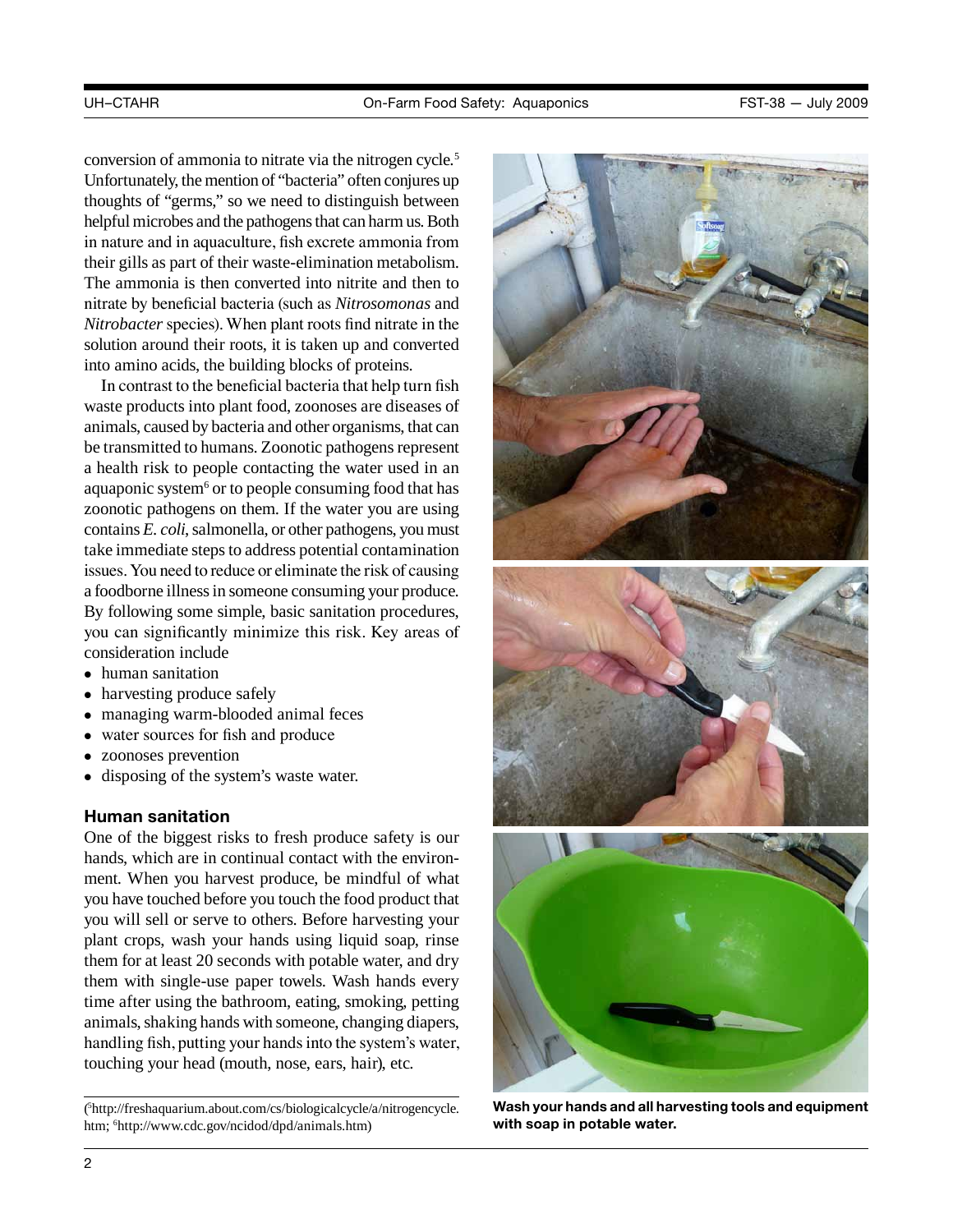



 **hands covered with clean disposable That contaminates your hands or harvesting. With** *washed* **hands, or washed underneath the raft during harvesting. the root system or growing cup when GOOD HARVESTING TECHNIQUE:** *DO NOT* **touch the raft or the water gloves, touch** *only* **the produce when gloves with bacteria, which can then harvesting. harvesting. harvesting. harvesting. harmoonly contaminate the produce.** 

underneath the raft during harvesting.



For the same reason, DON'T touch

# **Harvesting produce safely**

 You need to keep harvest bins, cutting utensils, produce- contact surfaces, and your hands clean, because you touch into their mouth. The basics of good on-farm food safety produce that someone might not wash before putting it practices require

- a toilet within  $\frac{1}{4}$  mile or five minutes walk of the operation
- a sink with potable water, single-use towels, pump hand soap, and a covered trash can
- a first aid kit
- prohibiting smoking, chewing, or eating around the production or packing areas
- sanitizing all harvest tools and bins before each harvest, and keeping all harvest containers off the soil surface
- removing all pest-attracting trash from the farm and setting up a pest control system
- periodically testing fish and produce rinse water for human pathogens
- • removing nests of birds or animals and excluding livestock and pets from production and packing areas
- covering all packing materials so that they don't get contaminated by insect or rodent droppings
- • having an appropriate and well maintained refrigerator (if required)
- not harvesting produce that has fecal material or pest damage, because of the possibility that pathogens are left on the produce
- • rinsing produce only in potable water (never aquaponic system water or other irrigation water)
- not cutting produce into a salad mix or other seemingly "read-to-eat" product for sale (of any amount) unless your facility has been approved by the Hawai'i Department of Health
- labeling all your produce bags with your farm name, address, phone number, the product name, date and location of harvest, and a statement advising consumers to "rinse before eating or serving."

 More information on best commercial produce handling practices can be found at [http://www.ctahr.hawaii.edu/](http://www.ctahr.hawaii.edu/adap/FoodSafety/index.htm) [adap/FoodSafety/index.htm](http://www.ctahr.hawaii.edu/adap/FoodSafety/index.htm).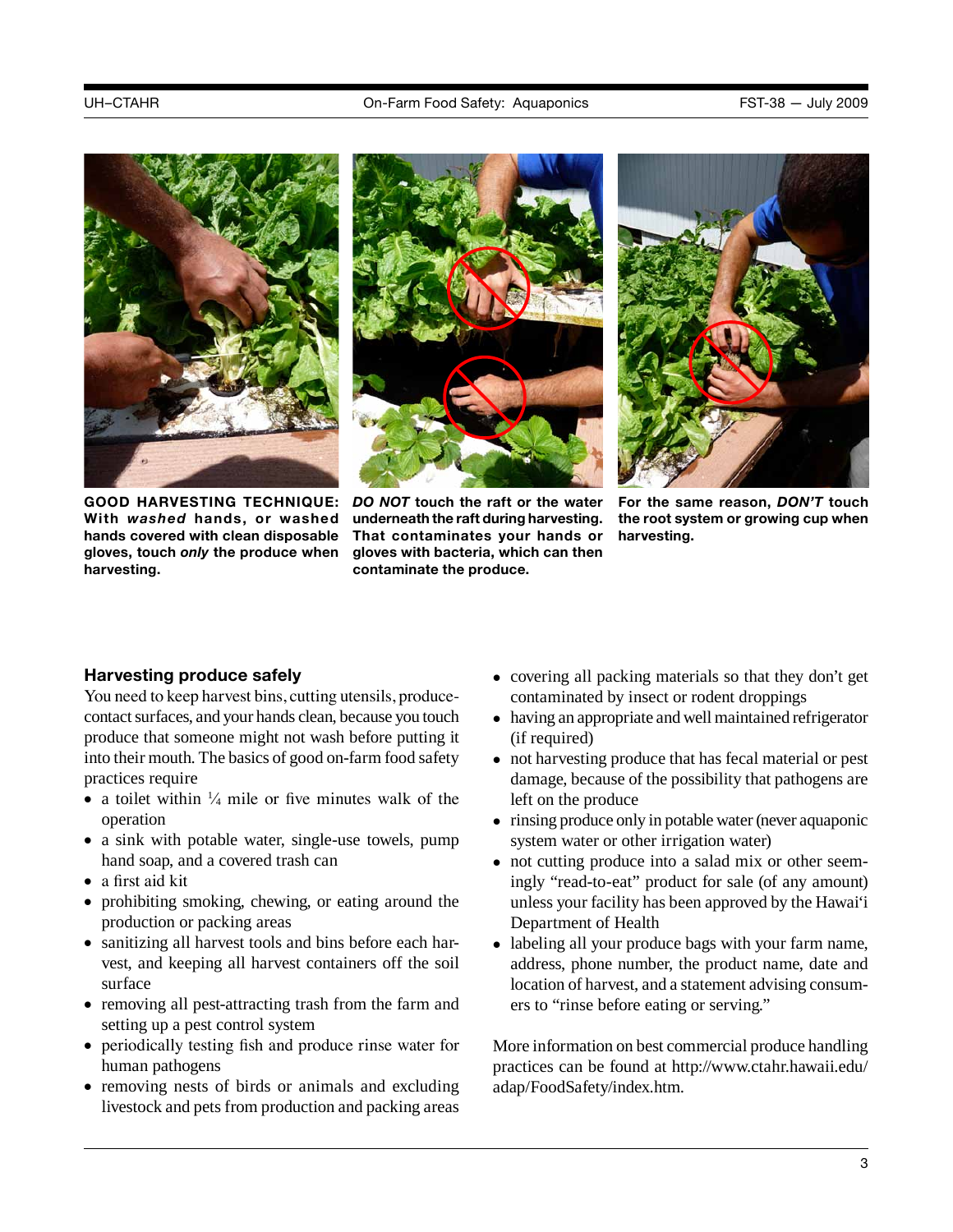

**nets help keep this lettuce aquaponics system from contamination by pests and their feces.** Photo: H. Ako

#### **Managing warm-blooded animal feces**

 dogs, cats, rats, sheep, goats, ducks, cattle, pigs, etc.) over your produce operation will reduce animal-to-plant with fecal droppings, such as from birds. After all It is important to keep warm-blooded animals (birds, away from your commercial produce, because they may contain pathogens harmful to humans. Placing netting contact. Keeping your production tanks off the ground will also limit access by animals. Cull any plants soiled harvested product has been safely removed, remove all contaminated produce and dispose of it where it will not attract additional pests.

#### **Water sources for fish and produce**

 sources (city or well water). Streams, reservoirs, and roof-top rainwater catchment systems can have sig- nificant quantities of zoonotic pathogens introduced by domesticated or wild animals (e.g., rats, cats and production and wash waters. If catchment rainwater must be used, follow guidelines recommended for keeping the Although there are no state or federal regulations about water quality for fish production, it is a best practice to source aquaponic production water only from potable other pets, livestock, birds), and thus it is best to never use water from these sources in your food production system. For example, salmonella carried by amphibians can contaminate non-potable water used in aquaponics catchment system free of contamination.7

At present, there are no national or State of Hawai'i





 **using only potable water for Take a water sample from a good start toward food tested for** *E. coli* **and other your aquaponics system is safety. human pathogens.** 

the fish tank and have it

| Lab<br>lNo. | Sample Description                          | <b>Total Coliform</b><br>CFU/100ml | E. coli<br>CFU/100ml |
|-------------|---------------------------------------------|------------------------------------|----------------------|
| 65          | Water Sample<br>Tank 2<br>04-07-09 11:36    | >2419.2                            | 2.0                  |
| 66          | Water Sample<br>Fish tank<br>04-07-09 11:40 | >2419.2                            | 1.0                  |

 **system. The counts of** *E. coli* **are obtained during the test An example of a laboratory report of an analysis of fish culture water from an aquaponics farm. A produce-safe aquaponics production system will have little or no** *E. coli* **bacteria in the system water. Typically, however, it will have various quantities of coliforms, which are not a good indicator of a food safety risk in an aquaponics for total coliform, so both results are reported.** 

 standards for the quality of irrigation water for landbased produce. Water quality standards for agriculture at this time are based on those set for recreational uses (any body of water where human activity occurs).

 (generally not less than five samples equally spaced over Based on a statistically sufficient number of samples a 30-day period), the geometric mean of the indicated bacterial densities should not exceed one or the other of the following: *E. coli* 126 per 100 ml; enterococci 33 per 100 ml.8

<sup>(</sup> 7 <http://www.ctahr.hawaii.edu/oc/freepubs/pdf/RM-12.pdf>; 8 [http://](http://www.epa.gov/waterscience/beaches/local/statrept.pdf) [www.epa.gov/waterscience/beaches/local/statrept.pdf](http://www.epa.gov/waterscience/beaches/local/statrept.pdf))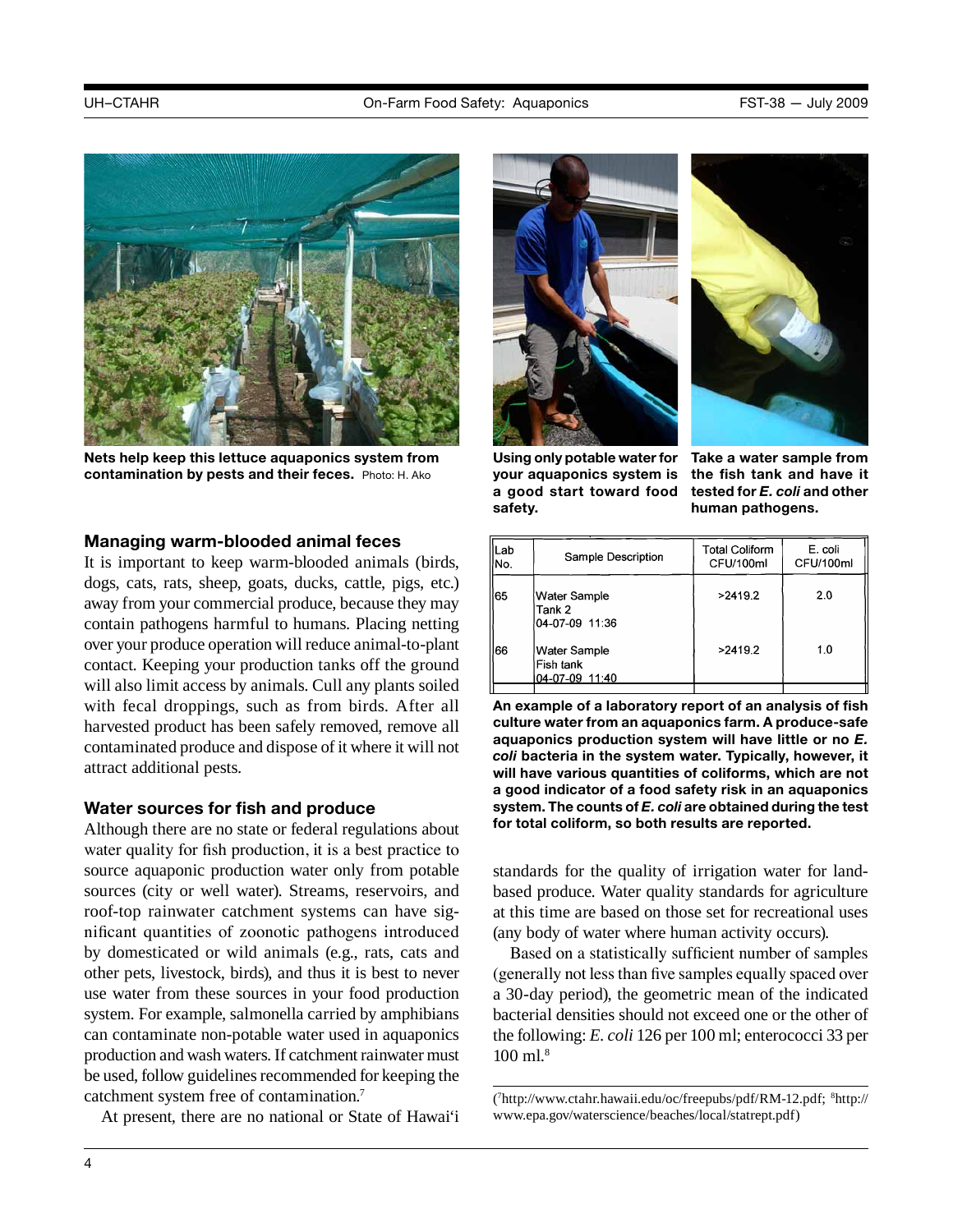

 **protective, waterproof gloves when digging into the Growing media, such as volcanic cinders, can be sharp and cause cuts that can get infected. it is wise to wear media. This is especially important where youngsters are assisting.** 



**Wear protective gloves when handling fish.** 

#### **in your home kitchen**

 As an aquaponics grower, you will be producing both To really grasp the potential risks of diseases caused by food contamination, you can think of your aquaponics farm as though it were your kitchen. This is going to be the case with many small-scale farmers that grow and eat the food produced on their farm. fish and produce, so you need to be aware of ways to reduce cross-contamination when you consume your products.

 (*NOTE:* This advice is for home kitchens and is not intended to promote commercial processing of fish or produce in the absence of a facility approved for the purpose by the Hawai'i Department of Health.)

 separate cutting boards for fresh produce and for meat. The following steps are recommended when both produce and meat (including fish) are on the menu: It is a best sanitary practice in any kitchen to have

- Wash cutting boards and knives with soap in hot water before cutting produce. Rinse off all soap under running water for at least 20 seconds and dry as necessary with a single-use paper towel. Cloth dishtowels, once used after laundering, can hold and spread pathogens.
- Pull apart produce as appropriate and rinse it in clean, cool water. Look very carefully for small snails and slugs that might be stuck deep down in the plant. Throw away any product that has snails, slugs or their slime on it as it could have come in

 contact with the rat lungworm pathogen.

- • Cut up the cleaned produce as desired.
- As with vegetables, wash cutting boards in hot water before and knives with soap cutting meats.



 • After use, wash and dry the cutting boards as described above.

**Separate produce from meat in your kitchen.** 

 • Store cutting boards and knives in a way that animals (e.g., cats, geckos, mice) and insects (e.g., cockroaches, ants) cannot contact them.

For more information on food safety in the kitchen, see [http://www.ctahr.hawaii.edu/oc/freepubs/pdf/FN-5.pdf.](http://www.ctahr.hawaii.edu/oc/freepubs/pdf/FN-5.pdf)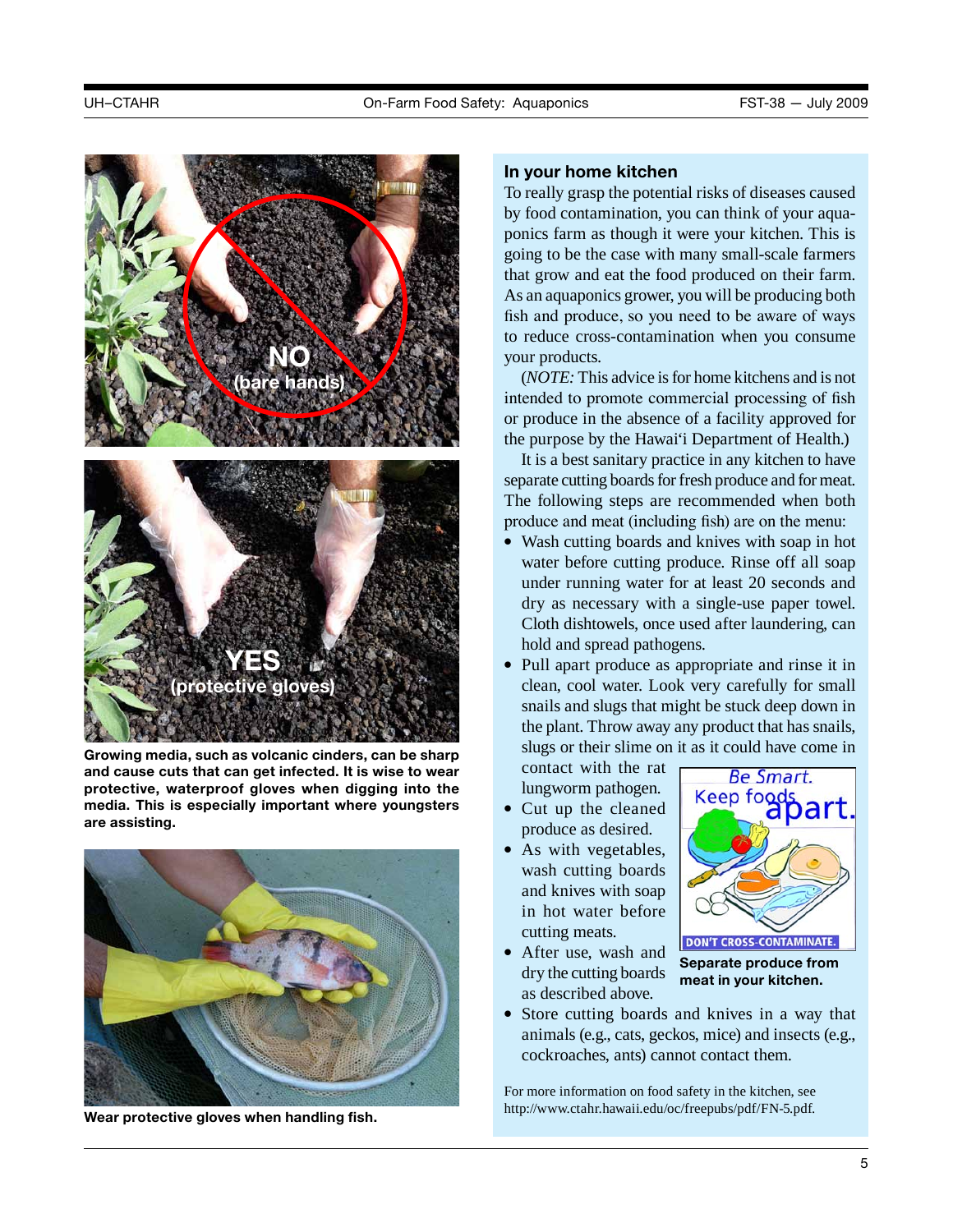# **Zoonoses prevention**

 Fish are cold-blooded animals whose body temperatures are the same as the water in which they live. Humans are warm-blooded mammals that expend energy to maintain an internal body temperature of 98.6°F regardless of diseases to humans. However, a few fish pathogens can be healthy immune systems rarely have serious or long- occurs, they should seek medical attention promptly. following basic preventive guidelines should be followed the environmental temperature. This physiological difference is the main reason that cultured aquatic species are not considered high-probability vectors of zoonotic problematic under certain circumstances. Most of these are bacteria that infect humans through skin punctures made by fish spines during handling, or through open wounds exposed to contaminated water. Humans with term problems associated with a superficial puncture. However, immune-suppressed individuals should take extra precautions to avoid possible exposure, and if one Whether you have a fish-only (aquaculture) operation or an aquaponic (fish and produce) production system, the when touching the production water:

- Before handling fish or fish system water, cover open wounds to prevent exposure.
- Wear pierce-proof waterproof gloves, boots, waders, and other appropriate personal protective equipment.
- Wash hands with clean water and anti-microbial soap (or waterless hand cleaner) after contact with the system water.
- Report sick fish to an aquatic animal health professional immediately so that disease management recommendations can be implemented.

 without one. Watch for any of the five signs or symptoms If an injury occurs while handling fish or working in the system water, immediately wash the area with clean water and anti-microbial soap. A tetanus booster shot is recommended if you have been more than five years of inflammation: heat, redness, swelling, pain or loss of function, and fever or chills. Any indication of infection requires immediate medical attention to avoid further tissue damage or systemic disease development.

# **disposing of system waste water**

 or crops such as papaya and banana. Do not put fish It is best to apply "used" fish effluent water to soil. Use it to irrigate and fertilize grassy areas, landscape plants,

tank water directly back into a stream, sewer, irrigation ditch, or reservoir, because you might be releasing small fish or other aquatic life forms into that stream or water system, and in so doing you will be violating the U.S. Clean Water Act and Hawai'i State Regulation S4-71  $6.5(g)$  relative to releasing exotic or non-native species into the environment.

## **Summary**

 you step into the realm of commercial responsibility, regardless of the amount of your sales. Follow the advice Growing fish and plants in an aquaponics system is a novel and attractive idea. Many people are doing it successfully worldwide, using systems that may be ancient or may rely on the latest contemporary materials and technologies. Remember, however, that once you start selling fish or plant produce from an aquaponics system, given above to reduce risks to your personal health and the liability of your commercial operation.

## **resources on aquaponics**

 Aquaponics and food safety. Gordon A. Chalmers, DVM. Lethbridge, Alberta. April, 2004.

- The Backyard Aquaponics Magazine. Joel Malcolm. Western Australia. [http://www.byapmagazine.com.](http://www.byapmagazine.com)
- Fish: A potential source of bacterial pathogens for human beings. L. Novotny, L. Dvorska, A. Lorencova, V. Beran, and I. Pavlik. Vet. Med. - Czech, 49, 2004 (9): 343-358 <www.vri.cz/docs/vetmed/49-9-343.pdf>.
- National Sustainable Agriculture Information Service, [http://attra.ncat.org.](http://attra.ncat.org)
- Recirculating aquaculture tank production systems: Aquaponics—Integrating fish and plant culture. James E. Rakocy, Michale P. Masser, and Thomas M. Losordo. Southern Regional Aquaculture Center. November 2006 revision. SRAC publication no. 454.
- Tilapia farms guidelines for BAP standards. Global Aquaculture Alliance. 2009. [http://www.aquacultu](http://www.aquaculturecertification.org/index.php?option=com_content&task=view&id=105&Itemid=47)[recertification.org/index.php?option=com\\_content&](http://www.aquaculturecertification.org/index.php?option=com_content&task=view&id=105&Itemid=47) [task=view&id=105&Itemid=47.](http://www.aquaculturecertification.org/index.php?option=com_content&task=view&id=105&Itemid=47)